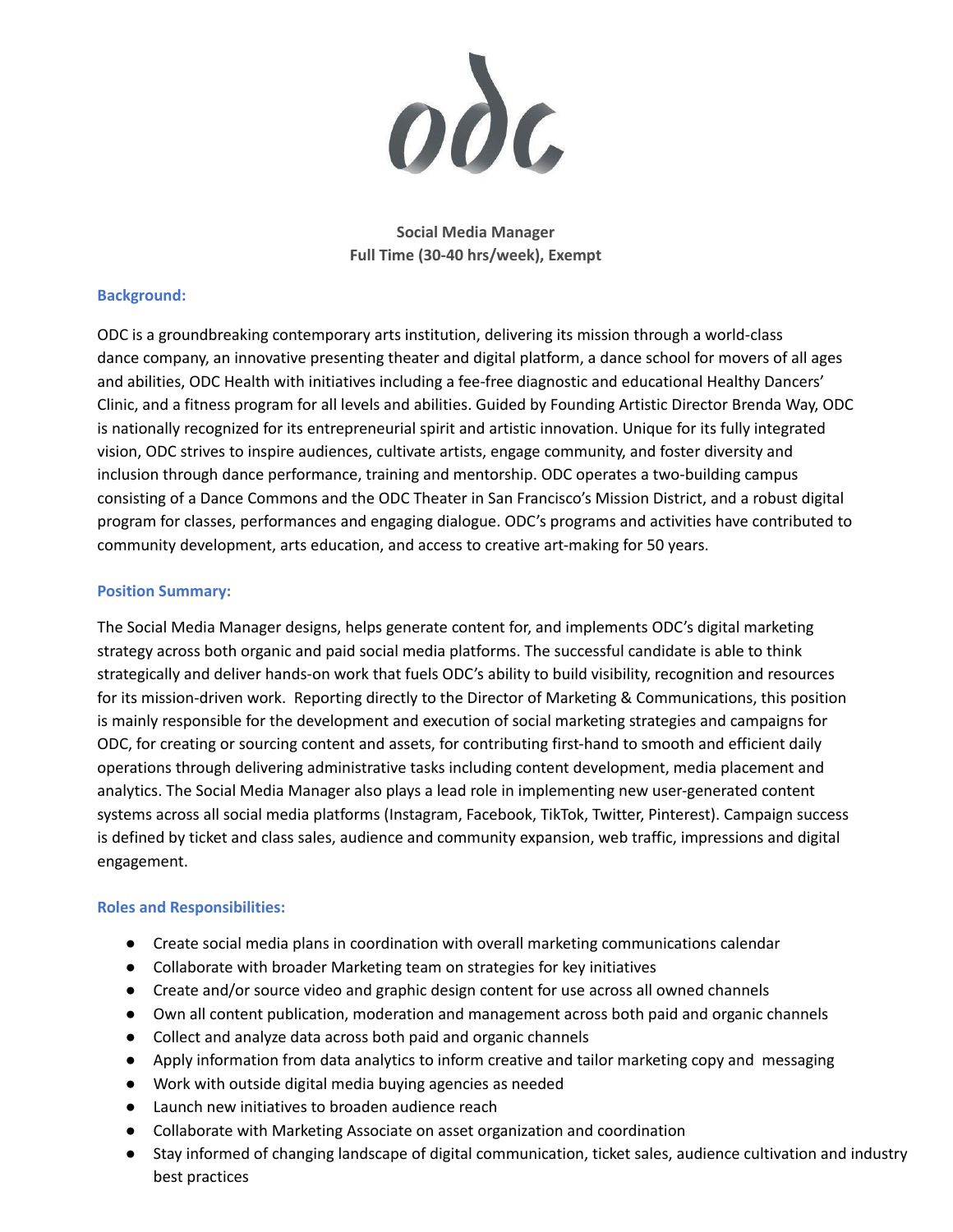## **Desired Qualifications, Skills, and Experience:**

- Demonstrated ability to develop and implement successful digital and social media campaigns
- Outstanding written and verbal communication skills, with the capacity to translate storytelling into effective calls for action
- Superior time management and organization skills
- Background in marketing with preference given to arts or nonprofit marketing
- Expert knowledge of all social media platforms and trends
- Excellent project and team management skills
- Passion for the arts/dance and/or experience working in an arts organization a plus

## **Desired Technical Skills:**

Desired candidate should have knowledge of the following computer programs and databases:

- SalesForce/PatronManager
- Facebook Ads Manager
- Instagram Business Accounts
- Google Suite
- Microsoft Office Suite
- Adobe Creative Suite (Photoshop, Premier Pro, After Effects, and InDesign)
- Asana
- Slack

## **Required Qualifications:**

- Must be 21 years of age and eligible to work in the US
- Bachelor's degree or higher education certification preferred
- 2-5 years relevant work experience
- Expert knowledge of social media platforms (Facebook, Instagram, Twitter, TikTok) with demonstrated ability to develop successful social media campaigns
- Knowledge of technical skills outlined above
- Ability to craft compelling marketing copy for marketing communications
- High level video production, photography and graphic design skills
- Passionate about the arts/dance
- Willingness to pursue continuing education on current trends in digital marketing, new tools and platforms
- Ability to work and interact well with individuals from various backgrounds in a culturally diverse, fast-paced, team-oriented environment
- Based in proximity to the Bay Area to allow regular on-site work on the ODC campus (351 Shotwell Street and 3153 17th Street, San Francisco, CA 94110)
- Must be available to work select evenings and weekends (with reasonable notice) as required in support of performance activities and special events to live post on those activities

## **Compensation:**

Salary range: \$68,000 - \$72,000 annually, DOE

This is a full-time, exempt role (not eligible for overtime) reporting to the Director of Marketing & Communications. The expected time-base is 40 hours per week. Full-time employees accrue sick leave, receive a generous vacation plan, and are eligible to participate in the organization's health and retirement plans. ODC also offers free dance classes and complimentary tickets to select ODC performances to full-time employees. This position is based in the San Francisco office with arrangements for some remote work. You